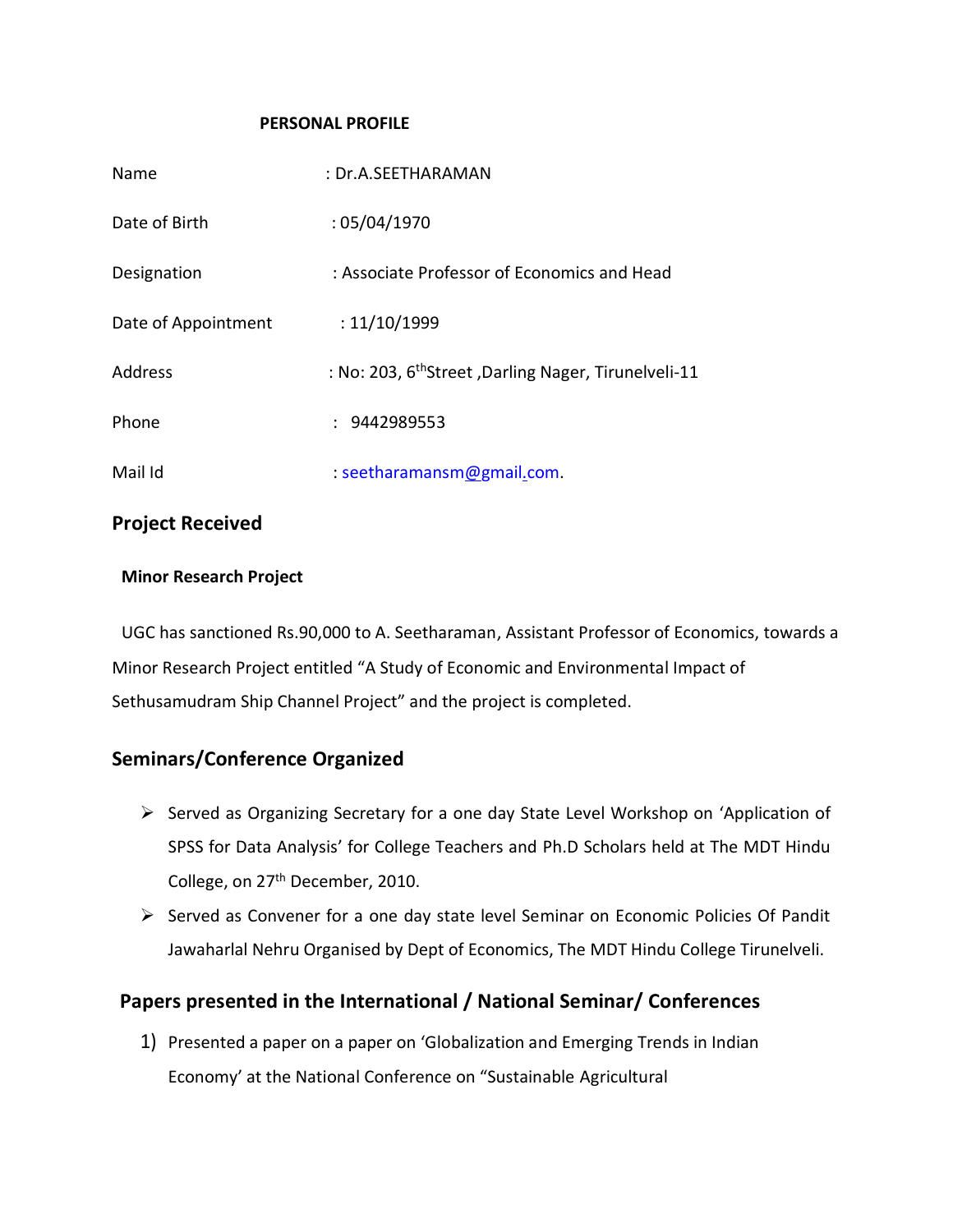- 2) Challenges and Opportunities" organized by Agro Economic Research Centre, University of Madras and Ministry of Agricultural, Government of India on 19th and 20th April 2005.
- 3) Presented a paper on 'Economic Growth and Physical Quality of Life in India' in the XXVII Annual Conference of the Association of Economists of Tamilnadu held on 27<sup>th</sup> and 28<sup>th</sup> January 2007.
- 4) Presented a paper on "Value Added Tax and its Impact in Tamilnadu" in the XXVIII Annual Conference of Association of Economists of Tamilnadu held on 22<sup>th</sup> and 23<sup>th</sup> December, 2007 at The American College, Madurai.
- 5) Presented a paper on "Labour Market Changes and Job Insecurity" in the seminar on UGC State Level Seminar on Labour Market – Changes and Challenges organized by ST. Mary's College, Thoothukudi, held on 28thand 29thMarch 2008.
- 6) Presented a paper on "Empowerment of Rural women Through Self Help Groups" in the National seminar on Rural Development in India Opportunities and Challenges organized by Department of Economics, M.S. University, during 29<sup>th</sup> and 30<sup>th</sup> October, 2008.
- 7) Presented a paper on 'Globalization and its Impact on Poverty and Inequality in India' in the National Seminar on Globalization and its Impact on Indian Economy, organized by Department of Economics, Manonmaniam Sundaranar University, Tirunelveli, held during January 21-23, 2008.
- 8) Presented a paper on 'Coral Reef Ecosystem of Gulf of Mannar: Vulnerability and Restoration' in the State level seminar on Environment. Sustainable Development and Human Well- Being organized by Department of Economics, Sacred Heart College (Autonomous), Trupattur, on  $20<sup>th</sup>$  and  $21<sup>st</sup>$  March, 2009.
- 9) Presented a paper on "Fiscal reforms in India" the XXVII Annual Conference of Association of Economists of Tamilnadu held on 19thand 20thNovember, 2011 at Gobi Arts and Science College, Gobichettipalayam.
- 10) Presented a paper entitled "Economic Valuation of Environmental Impact of SSCP in Tamilnadu" in the 96<sup>th</sup>Annual Conference of The Indian Economic Association, held at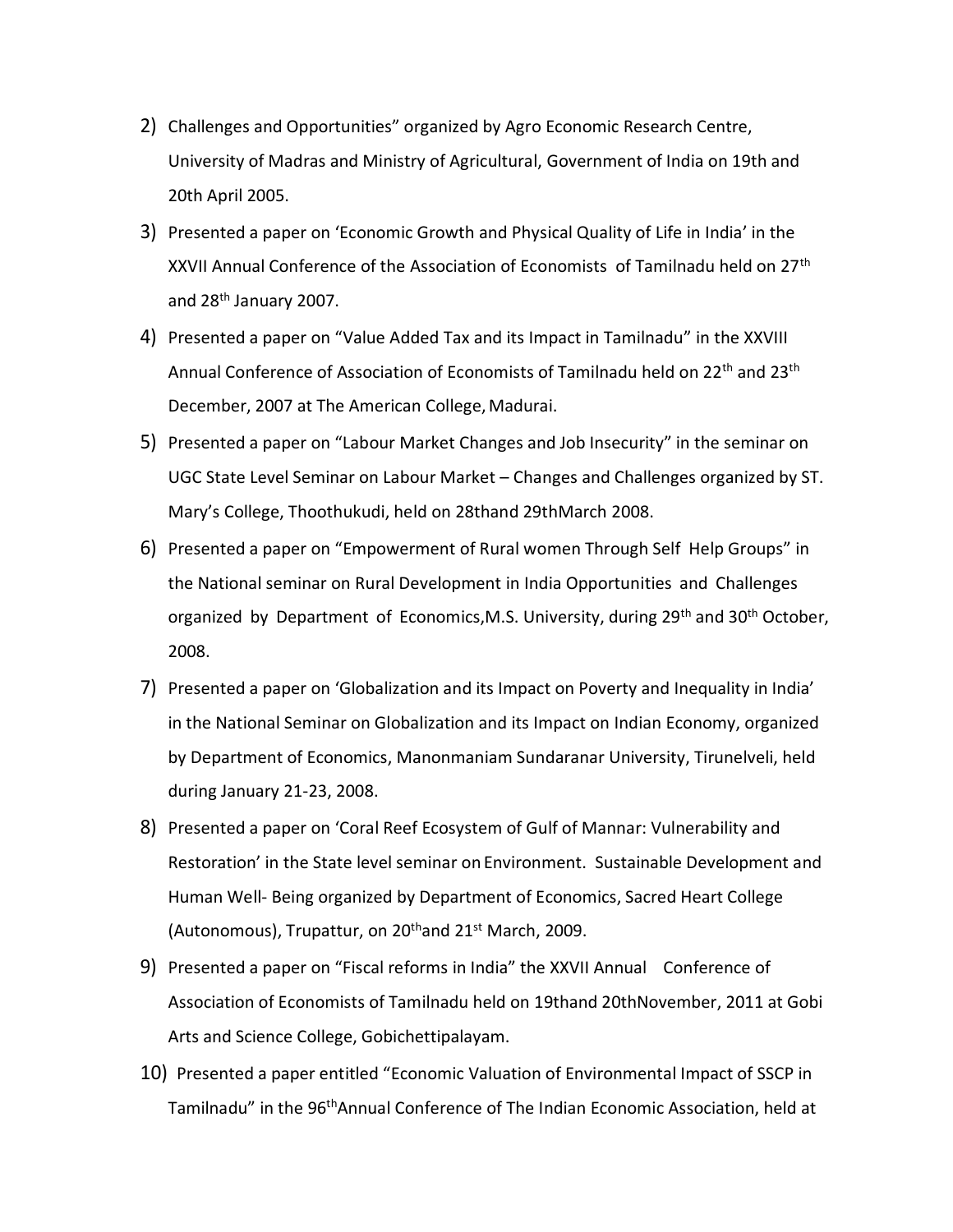Meenakshi University, Chennai during 27<sup>th</sup>and 28<sup>th</sup>December 2013.

- 11) Presented a paper entitled "Economic Valuation of Environmental Impact of SSCP in Tamilnadu" in the 96thAnnual Conference of The Indian Economic Association, held at Meenakshi University, Chennai during 27thand 28thDecember 2013.
- 12) Presented a Paper entitled "Economic Growth and Poverty in India" in the 97<sup>th</sup> Annual Conference of the Indian Economic Association held at Mohanlal Sukhavia University, Udaipur during 27-29 December, 2014.
- 13) Presented a paper on "Fiscal reforms in India" the XXVII Annual Conference of Association of Economists of Tamilnadu held on 19thand 20thNovember, 2011 at Gobi Arts and Science College, Gobichettipalayam.
- 14) Presented a paper entitled "Impact of MGNREGA on Rural Employment and Food Security" in Ottapidaram Block, Thothukkudi District, in the XXXV Annual Conference of Association of Economists of Tamilnadu held at Vivekanadha College, Kanyakumari, on 1st and 2<sup>nd</sup> November 2014.
- 15) Presented a paper entitled **"**Economic Growth and Human Development**"** in the 98th Annual Conference of the Indian Economic Association, held on 27<sup>th</sup> to 29<sup>th</sup> December 2015 at Prof. Jayashankar Telangana State Agriculture University, Hyderabad.

### **Papers published in the Journals (With ISSN)**

- $\checkmark$  "Economic Growth and Physical Quality of Life in India," Peninsular Economist, Association of Economists of Tamilnadu, Vol XIX, No 1, pp 343-346, year-2007
- $\checkmark$  "Economic Valuation of Environmental Impacts of Sethusamudram Ship Channel Project" Southern Economist, Vol.51, No.4, June 15, pp.7-9Year -2012
- $\checkmark$  Published a paper Entitled "IMPACTS OF SETHUSAMUDRAM SHIP CANAL PROJECT ON CORAL REEF ECO SYSTEM", Roots International Journal of Multidisciplinary Researches. November 2017. ISSN 2349-8684.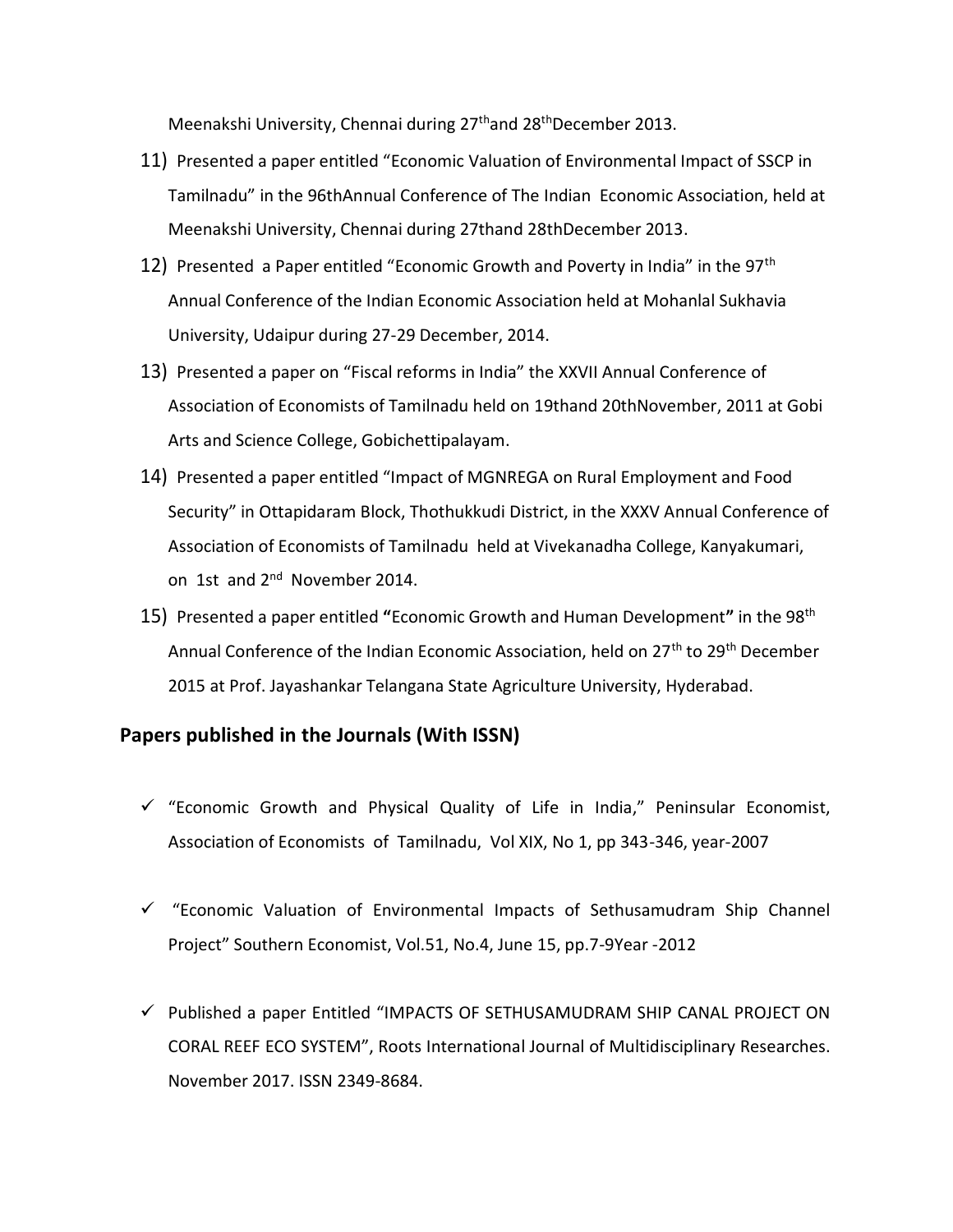## **Orientation / Refresher Courses attended**

- $\triangleright$  Participated in the Orientation Programme organized by Academic Staff College, University of Madras, Chennai, from 24-1-2003 to 20-2-2003
- $\triangleright$  Participated in the Orientation Programme organized by Training and Orientation centre, National Service Scheme, Avinashilingam Institute for home science and Higher Education for Women-Deemed University, Coimbatore from 1-12-2003 to 10-12-2003
- $\triangleright$  Participated in the Refresher Course in Economics organized by Academic Staff College, University of Madras, Chennai, from 15-09-2005 to 05-10-2005.
- $\triangleright$  Participated in the Four Week Refresher Course in Economics organized by Academic Staff College, **Jawaharlal Nehru University**, **New Delhi** from 05-03-2007 to 30-03-2007.
- $\triangleright$  Attended the refresher course in Public Economics for College and University Teachers organised National Institute of Public Finance and Policy **(NIPFP)**, **New Delhi,** with World Bank Sponsorship from 28.05.2007 to 22.06.2007.
- $\triangleright$  Participated in the Refresher course in Research Methods in Social Sciences (ID) organized by the Academic Staff College, Bharathidasan University, Tiruchirappalli, from 16-11-2012 to 6-12-2012.
- $\triangleright$  Participated in the Meeting of Board of Studies in UG Economics held at Monomaniam Sundaranar University, Tirunelveli -12 on 14.10.2017.
- $\triangleright$  Served as external examiner for I B.A., economics field work examination (April 2018) of Manonmaniam Sundaranar University held at our college on 10-04-2018.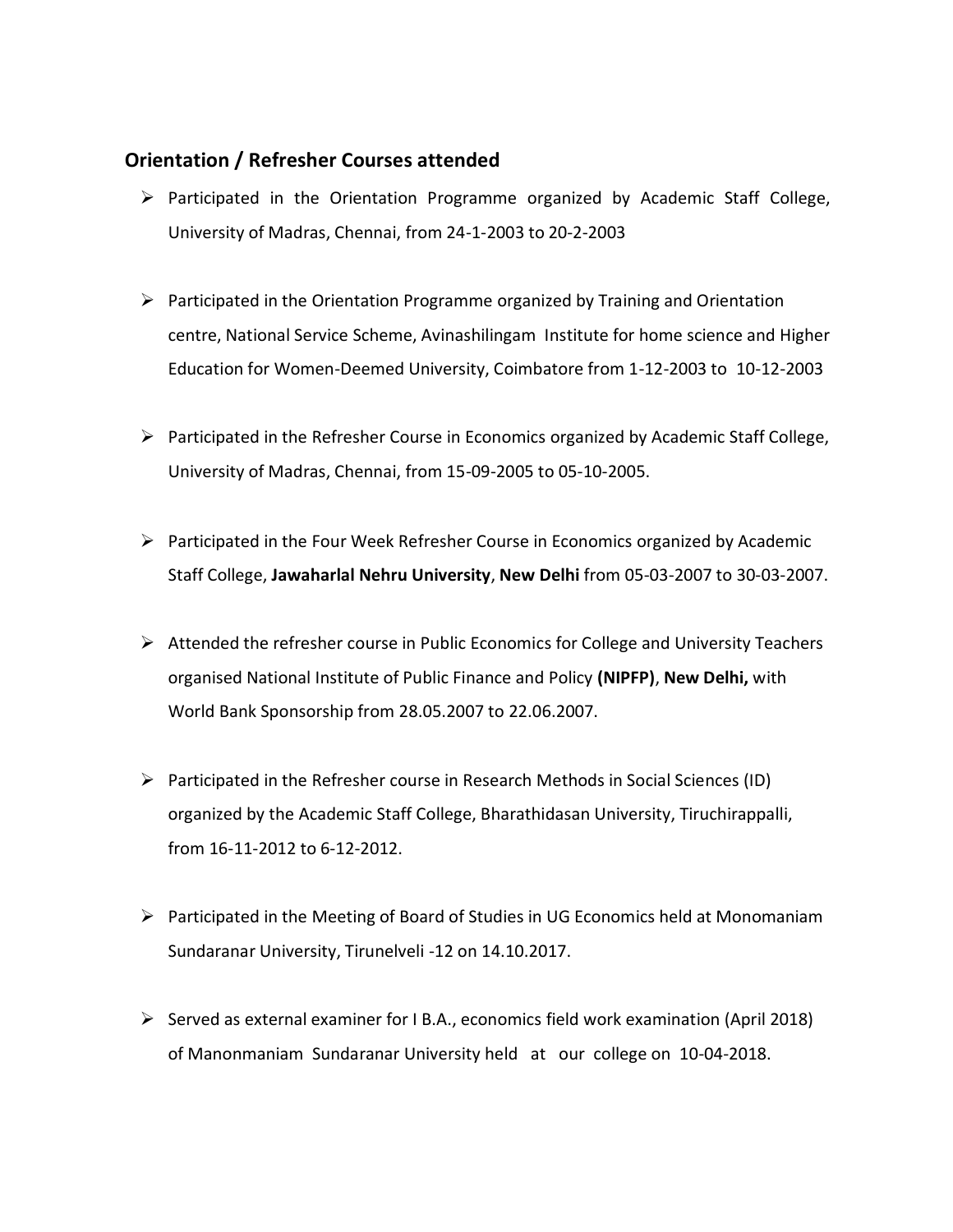- $\triangleright$  Participated as External Subject Expert for Staff Interview (Economics) at st.Xavier's College, (Autonomous), Palayamkottai on 18.04.2018.
- $\triangleright$  Participated in the Board of Studies Meeting in Economics on 26-04-2018, at Sri Parasakhi College For Women,(Autonomous ) Courtallam.

## **International / National Seminar / Conference attended**

- 1. Participated the 24thAnnual Conference of the Association of Economists of Tamilnadu held at the M.D.T. Hindu College, Tirunelveli, on  $24<sup>th</sup>$ and  $25<sup>th</sup>$ of January, 2004
- 2. Participated in the seminar on Environmental studies for college teachers sponsored by Tamilnadu state council for science and technology, Chennai and NCSTC New Delhi, organized by Nature Club, St.John's College, Palayamkottai on 10<sup>th</sup>and 11<sup>th</sup>February 2005
- 3. Participated in the International Women's Day held on  $16<sup>th</sup>$ March 2005 organized by National Service Scheme, Manonmaniam Sundaranar University, Tirunelveli
- 4. Participated in the seminar on Consumer Education and Protection for NSS programme officers organized by NSS, MS University, Tirunelveli sponsoredby the Ministry of consumer affairs, food and public distribution, Govt of India, New Delhi held on 30-6-2005 at MS University
- 5. Participated in the State Level IQAC Conference on 'Higher Education and Students Participation in Quality Assurance' held on 24<sup>th</sup>and25<sup>th</sup>January 2008 at The M.D.T.Hindu College, Tirunelveli
- 6. Participated in the Seminar on 'Consumer Education and Protection for NSS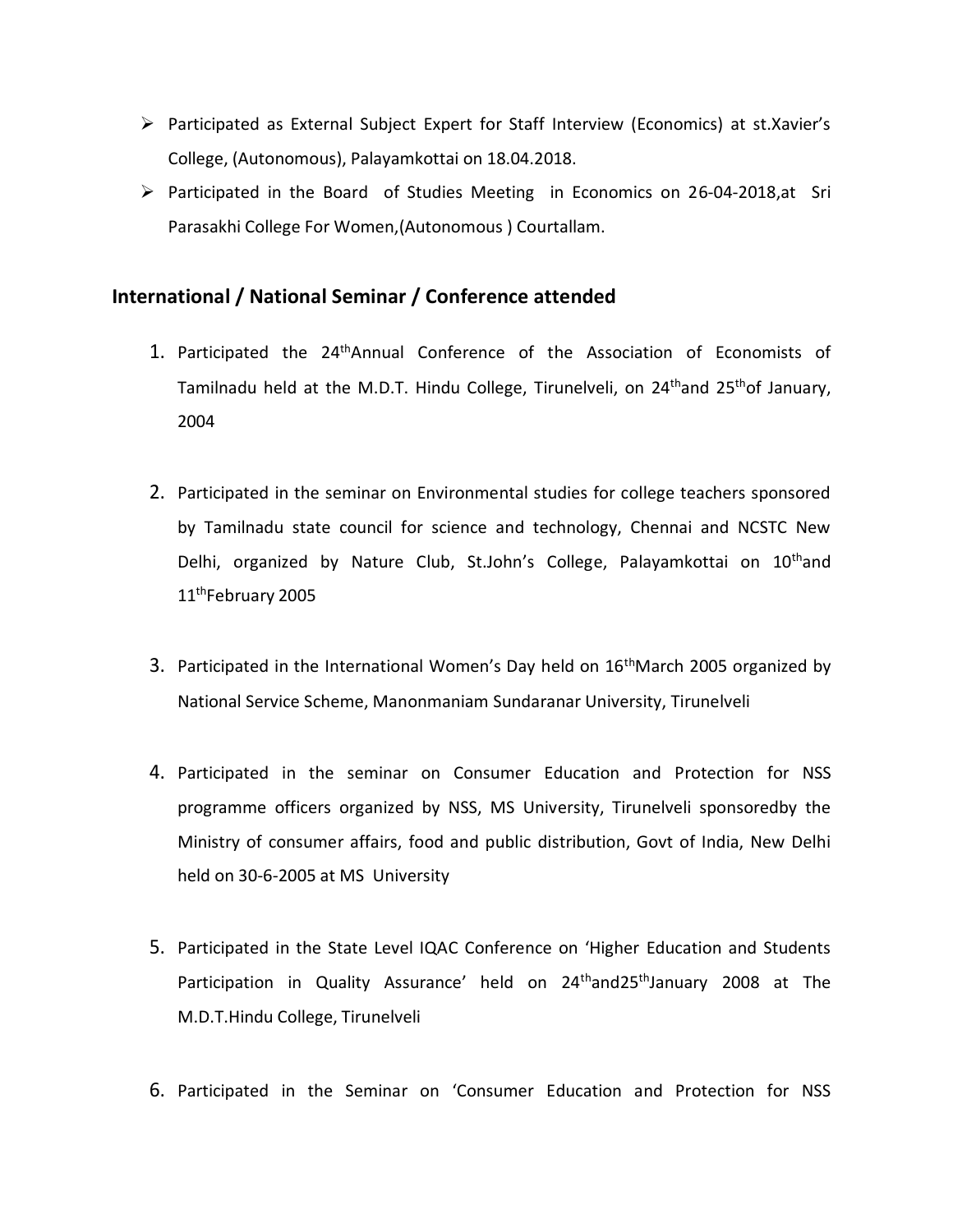Programme Officers' organized by NSS MS University, Tirunelveli on 3/6/2005.

- 7. Participated in the seminar on "Quality Improvement Programmes and effective functioning of Internal Quality Assurance Cell" sponsored by NAAC and Co-sponsored by APCV Chockalingam Manivizha Committee held at V.O.C. College, Thoothukudi on 20thand 21th January 2006.
- 8. Attended the National Seminar on "The Role of Public Funded Educational Institutions in New Scenario" organized All India Federation of University and College Teachers' Organizations (AIFUCTO) and Federation of College Teachers' Association, Andhra Pradesh, held at Hyderabad October 2007.
- 9. He has Also participated in the XXVIII Annual Conference of Association of Economists of Tamil Nadu held at The American College, Madurai on 22 and 23 December 2007.
- 10.Participated in the UGC State Level Seminar on Indian Labour Market Changes and Challenges held at St.Mary,s College, Tuticorin, from 28th and 29th March 2008.
- 11.Participated in the National Seminar on WTO and Indian Economy held at S. T. Hindu College, Nagercoil on 19<sup>th</sup> and 20<sup>th</sup> 2008.
- 12.Chaired session on Rural Development and Information Technology in the National Seminar on "Rural Development in India: Opportunities and Challenges" Organized by Department Of Economics from 29<sup>th</sup> and 30<sup>th</sup> October, 2008
- 13.Participated in the Annual Conference of Association of Economists of Tamilnadu organized by PG and Research Department of Economics, PSG College, Coimbatore, held on  $22^{nd}$  and  $23^{rd}$  Nov. 2008.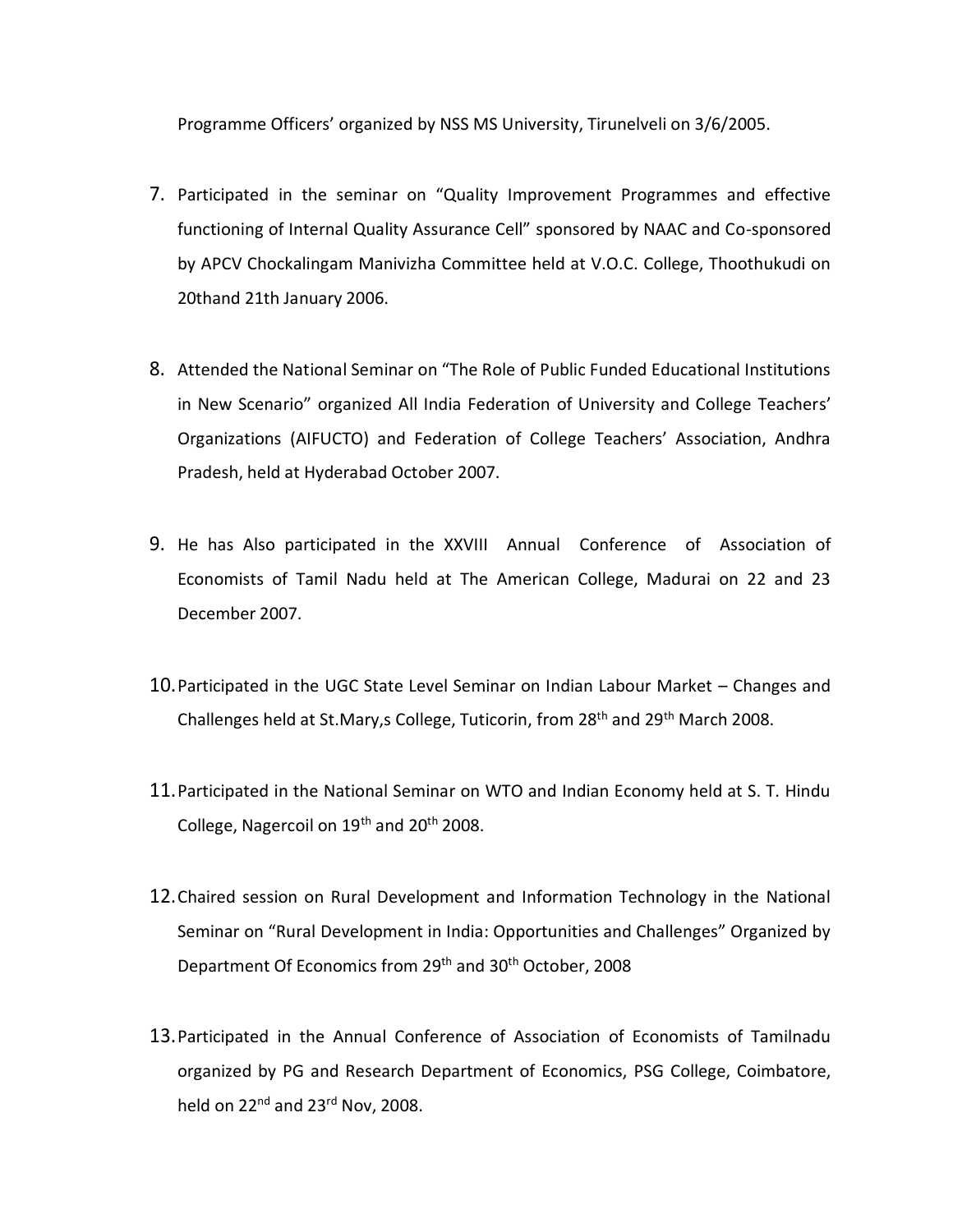- 14.Participated in the National Seminar on 'Contemporary Relevance of Economic Ideas of Jawaharlal Nehru against the Backdrop of Global Recession' on 24<sup>th</sup> and 26<sup>th</sup> March 2009.
- 15.Participated in two days National Conference On "Interlinking Of National Rivers: Impacts And Implications", at the Dept of Economics, MS University on 18<sup>th</sup> and 19<sup>th</sup> March 2010
- 16. Participated in the 31<sup>st</sup> Annual Conference of Association of Economists of Tamilnadu held at Dr. Sivanthy Aditanar College of Engineering, Tiruchendur from Janauary 8<sup>th</sup> and  $9^{\text{th}}$ , 2011.

17. Participated in the UGC Sponsored State Level Seminar on "Human Rights, organized by the PG and Research Department of Economics, TheM.D.T. Hindu College, Tirunelveli on 18<sup>th</sup> and 19<sup>th</sup> February 2011.

18. Participated in the two days International Workshop on **"**System Thinking & Modelling**"** organized by SCAD Group of Institutions dated 15th &16th October 2012.

19. Attended the International Workshop on "Abode of Ram Nabi Yeshuva in Tonight's Environment organized by environment club, Sri Parasakthi College for Women, Courtallam on 19th October 2013

### **National Level**

1) Participated in the UGC sponsored national seminar on Innovations in Curriculum Designing under Choice Based Credit System organized by Internal Quality Assurance Cell (IQAC) St. Xavier's College, Palayamkottai on 7th December 2011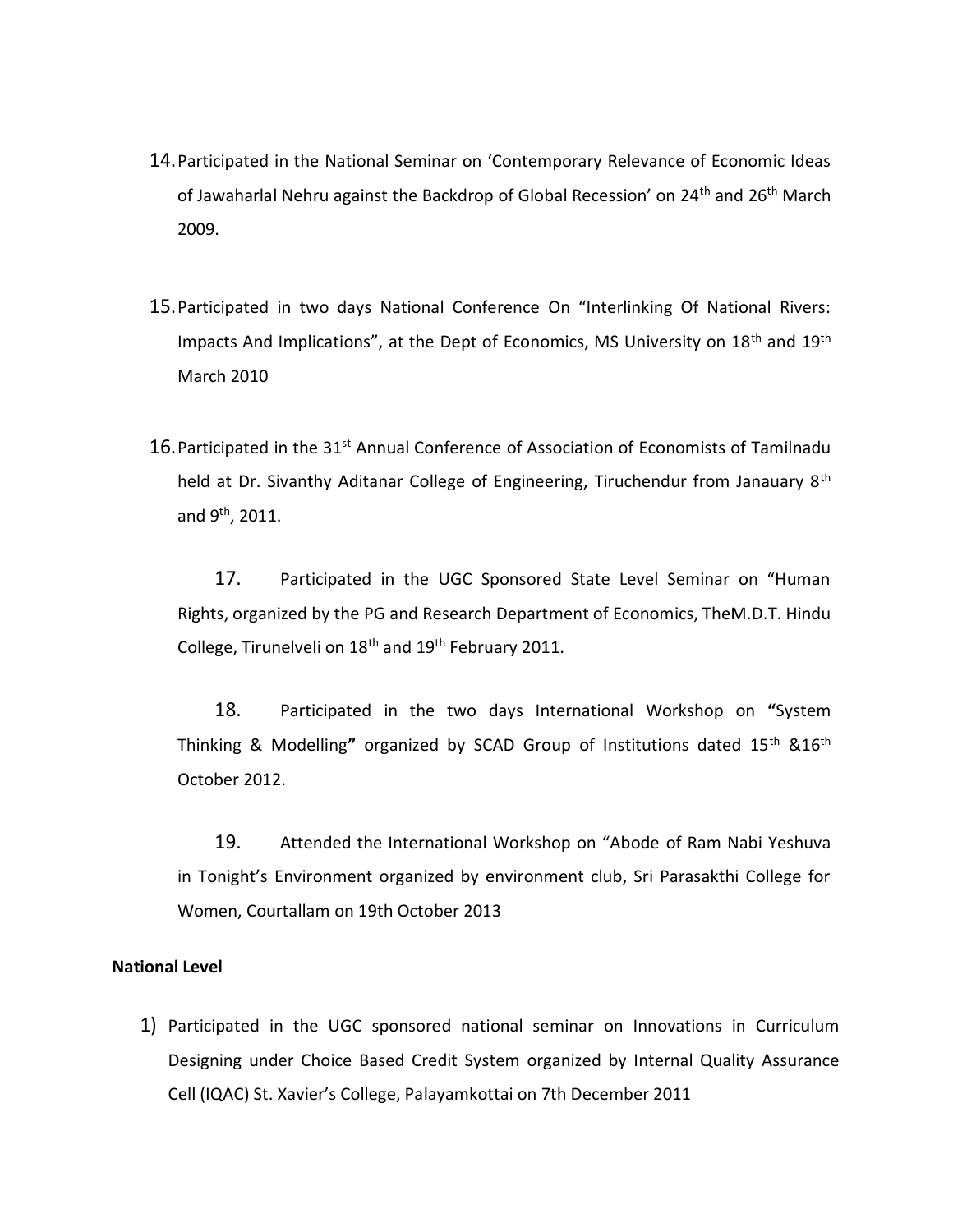- 2) Participated in the ICSSR Sponsored National Seminar on The Role of NGOs in Empowering SHGs Women: Issues and Achievements held at St.Xavier's College (Autonomous) Palayamkottai, on  $26<sup>th</sup>$  and  $27<sup>th</sup>$  February 2015.
- 3) Particpated in the NAAC sponsored National Conference on Modern Perspectives and Strategies in Teaching, Learning and Evaluation organized by IQAC , The M.D.T. Hindu College.

### **State Level**

- 1) Participated in the State Level Seminar on Towards Inclusive, Equitable, Secular and Quality Higher Education for All organised by MUTA in commemoration with the MUTA XXII conference held at Tirunelveli on 27th September 2014**Seminar Convener**
- 2) Acted as Convener for the State Level Seminar on "Economic Policies of Pandit Jawaharlal Nehru" organised by PG and Reaearch Department of Economics, The M.D.T. Hindu College on 28<sup>th</sup> September 2012.

#### **Workshops Attended**

- 1) Participated the workshop on World Population Day workshop organized by Deputy Director of Medical Rural HealthServices and Family Welfare, Tirunelveli on 27-7-2004 at District Science Centre, Tirunelveli
- 2) Participated in the workshop on Red Ribbon Club (RRC) organized by NSS, MS University and Tamilnadu Aids Contral Scoiety, Chennai on 3- 2-2006 at MS University.
- 3) Participated in the Workshop on "RRC Management' (second batch) organized by NSS MS University, Red Ribbon Club and Tamilnadu State Aids Control Society on 3/2/2006 at MS University Tirinelveli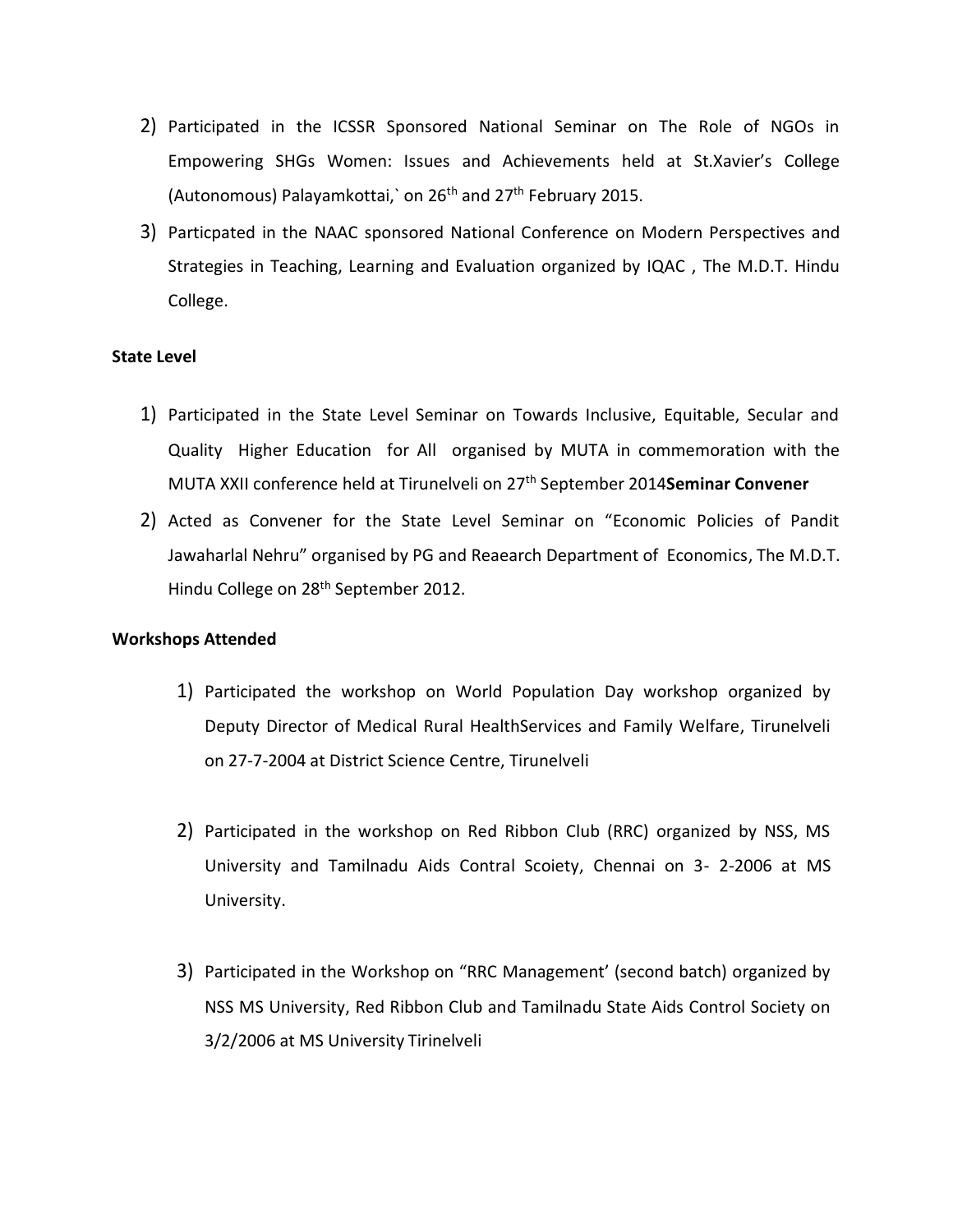- 4) Participated in the Intensive 'Training Course in Research Methodology in Social Sciences' held at Sri Venkateswara University, Tirupati from  $6<sup>th</sup>$  January -  $12<sup>th</sup>$ January 2007.
- 5) Participated in the Two Day State Level Workshop on "Effective Learning and Teaching Practices in Economics" held at St.Xavier's College, Palayamkottai on 7<sup>th</sup> and 8th March 2008
- 6) Participated in the workshop on "Valuing the Environment: Using Contingent Valuation Method" held at Department of Economics, Manonmaniam Sundaranar University, Tirunelveli on January 28<sup>th</sup> and 29<sup>th</sup>, 2009.
- 7) Participated in the Workshop on "Quantitative Techniques and Computer Applications in Social Sciences" organized by Department of Econometrics, University of Madras, Chennai on 6th and 7<sup>th</sup> March, 2009.
- 8) Participated in the Workshop on 'Research Methodology for Doctoral Scholar' organized by Madras Institute of Development Studies, (MIDS), Chennai, on 16<sup>th</sup> and 19th March, 2009
- 9) Participated in the workshop on " Application of Statistical Tools and Techniques for Research" organized by Department of Commerce, University of Madras on 17<sup>th</sup> and 18<sup>th</sup> December, 2009
- 10) Participated in the Two Days International Workshop on "System Thinking and Modeling" organized by SCAD group of institutions on 15<sup>th</sup> and 16<sup>th</sup> October 2012.
- 11) Attended the International Workshop on "Abode of Ram Nabi Yeshuva in Tonight's Environment organized by environment club, Sri Parasakthi College for